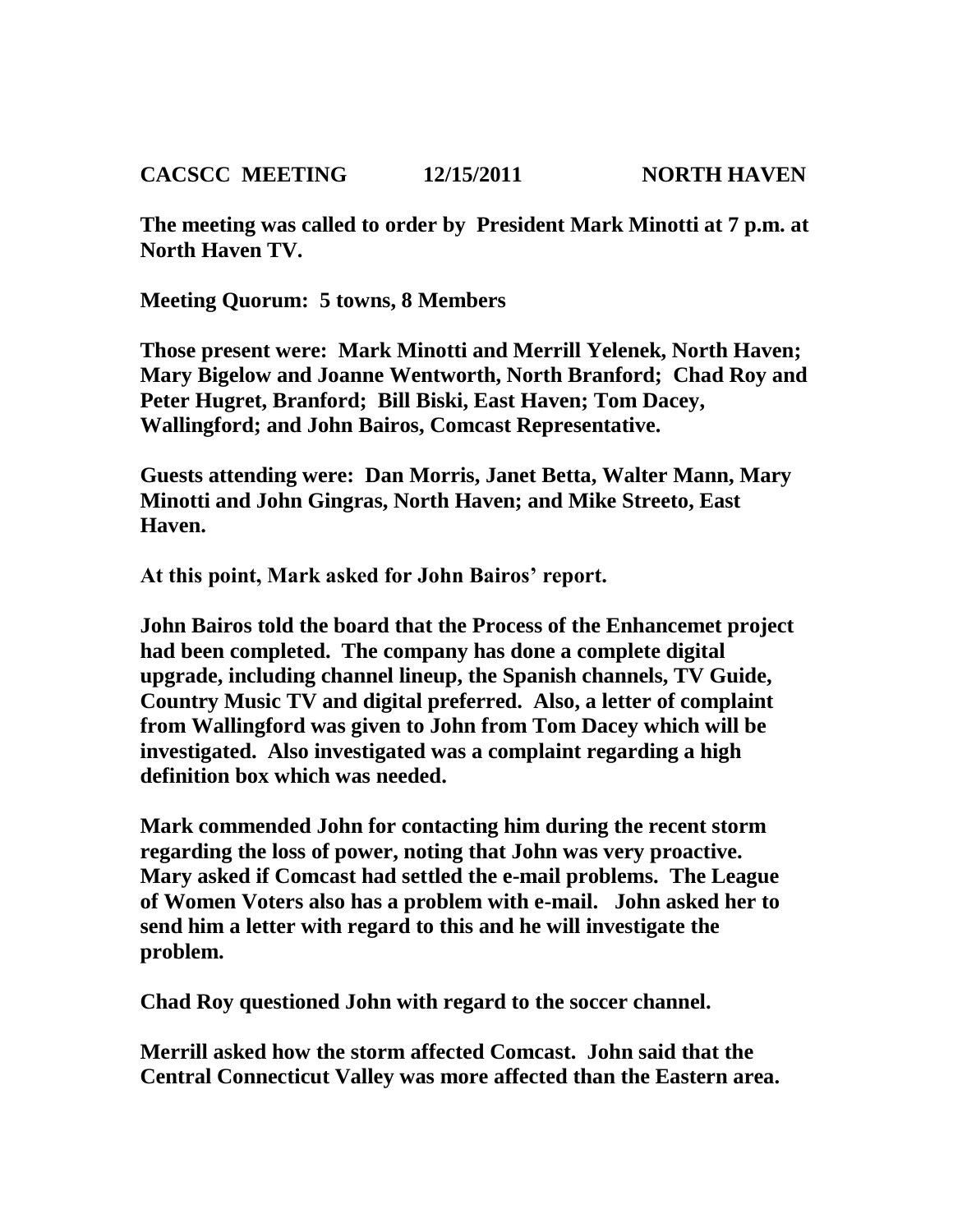| <b>CACSCC Minutes</b> | 12/22/2011 | Page 2 |
|-----------------------|------------|--------|
|                       |            |        |

**Comcast was in constant contact with Town Officials, Public Works and CEO's, noting that the loss of trees was really devastating, some of which were 100 years old. Merrill noted that Comcast was really responsive to the towns.**

**The board received a letter from Robinson & Cole, regarding the BBC America channel lineup. The BBC World News channel will begin on December 20th .**

## **MINUTES**

**The October 27, 2011 minutes were reviewed. One correction was made: Under Comcast Report: lst sentence should read: John Bairos began by presenting a Schedule of new Digital Network Enhancement. Following review, Peter Hugret moved, seconded by Merrill Yelenak, to approve the minutes as amended. The motion passed with one absention, Chad Roy who was not at the October meeting.**

## **TREASURER'S REPORT**

**The Treasurer's report for October 27, 2011 was reviewed by Treasurer Tom Dacey.** 

**Tom noted that the balance in the checking account was \$3,499.12. The savings account balance was \$14,609.94**

**Tom also reviewed the December 15, 2011 Treasurer's Report.**

**The checking account balance for this report was \$2,598.15. The savings account balance was \$14,614.l82.**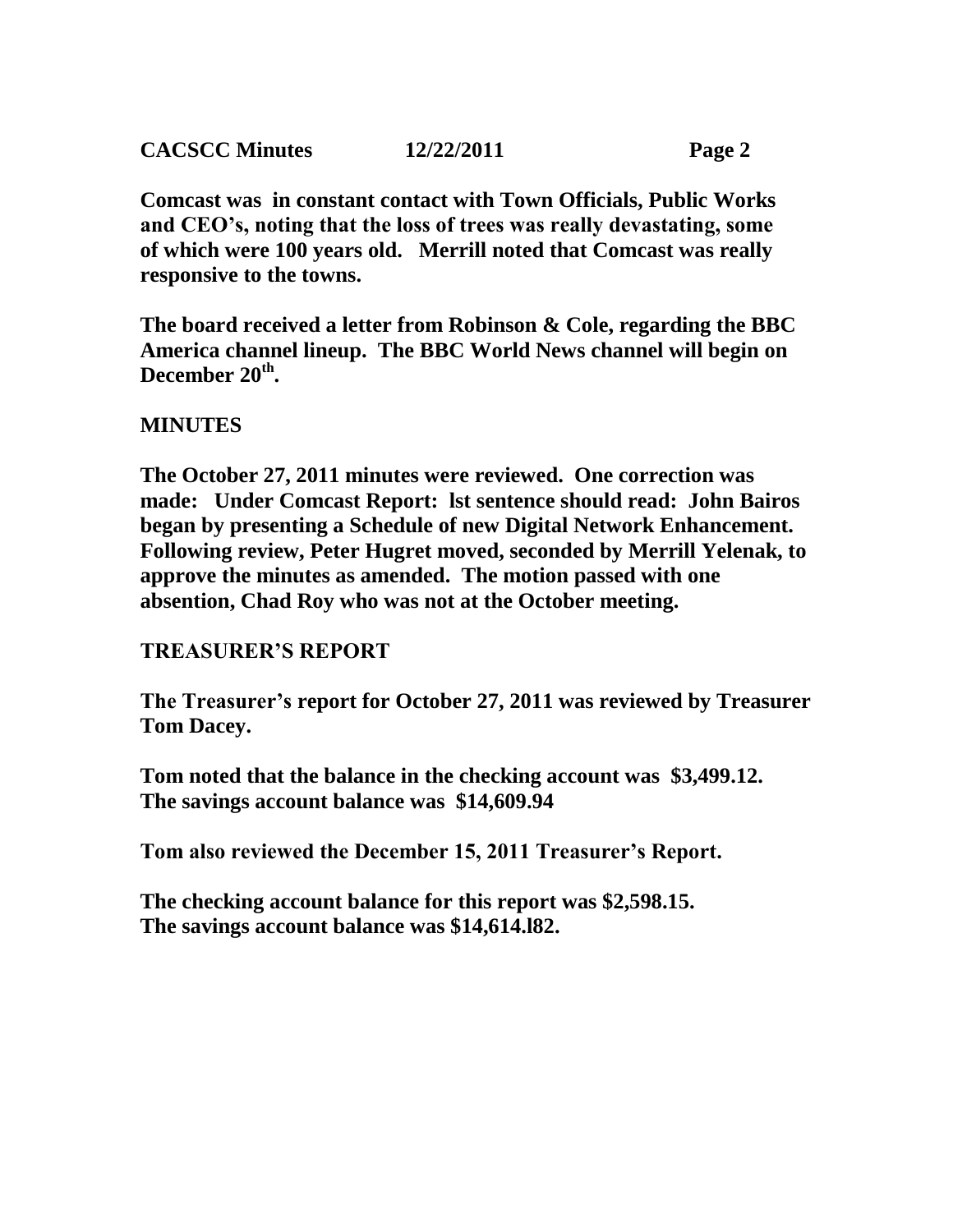| <b>CACSCC Minutes</b> | 2/22/2011 | Page |  |
|-----------------------|-----------|------|--|
|                       |           |      |  |

**Following review, Chad Roy moved, seconded by Joanne Wentworth, to accept the Treasurer's Report as presented. The motion passed unanimously.**

## **CHAIRMAN'S REPORT**

**Mark reported that he had signed the bank papers for the debit card so we can pay for the website.** 

**He also stated that he had sent a copy of the insurance policy to all Pegs.**

**Also, he has received a request from the Alliance for Community Media requesting a donation. He sent it around to all members and will bring it up later in the meeting for a vote.**

**Regarding the website, which is: cableadvisorycouncilscc.org, Mark will send the council minutes to Rob to post on the website.**

**There was no new business.**

## **TOWN REPORTS**

**Peter Hugret, of Branford, reported that he had met with First Selectman Unk DaRos and reported that the new firehouse is scheduled to be finished by the end of July. He also noted that all of their buildings have fiber in them.**

**Tom Dacey, reported that he had received an e-mail stating that Wallingford has a new feature. They are now promoting a "free speech square" in which they leave cameras up from 9 p.m. to 12 midnight where anyone can comment or discuss anything they want. Walter felt that this could have some privacy issues. Mark felt we should send them an e-mail stating that this should be monitored. John Bairos asked Tom for a copy of the e-mail.**